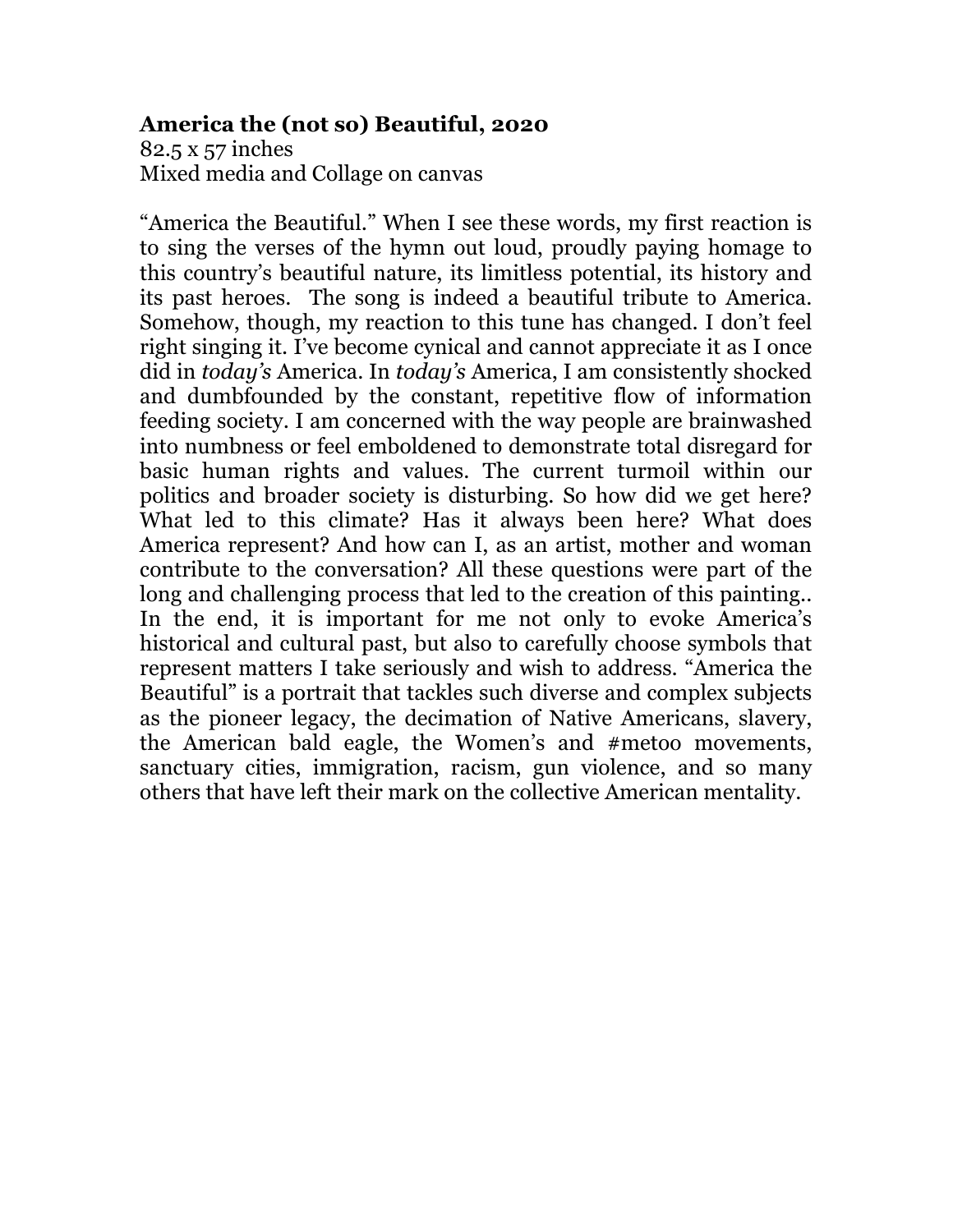#### **1791-2017, 2017** 51 x 39 inches Mixed Media on Canvas and Flag Pole

This painting serves as my reaction to the Constitution being attacked under the Trump administration and people banding together to fight for the rights that it provides. The title evokes the year the Bill of Rights became part of the Constitution in 1791, with 2017 signaling the end of the Constitution as we know it. The colors yellow, orange and black symbolize Trump, whose face appears above the American flag. His eyes and nose consist of data, with his eyes and mouth as zeros (o) and a one (1) where his nose should be. This refers to our data being constantly hacked and the allegations that Trump's administration may have been involved in the process. We also see the flag under attack, with an orange square replacing its stars. Around it are a black square representing a "stop" button and a black "pause" sign, which are my way of calling for the abnormal reality that we live in to stop and pause. The pause button can also be interpreted as equality being flipped under the Trump presidency. Finally, I begin to write out the First Amendment, which at the bottom is in part crossed out with a yellow line, representing Trump's attack on our individual liberties. There is hope in this piece, however, as it shows people fighting back with loose fists taking over and pink hats rising up over the flag from the bottom of the painting, referencing the historical Women's March. These symbols are positioned in the foreground and above the piece's other symbols, signaling resilience and change, while also reminding us of the powerful impact of civic engagement and activism.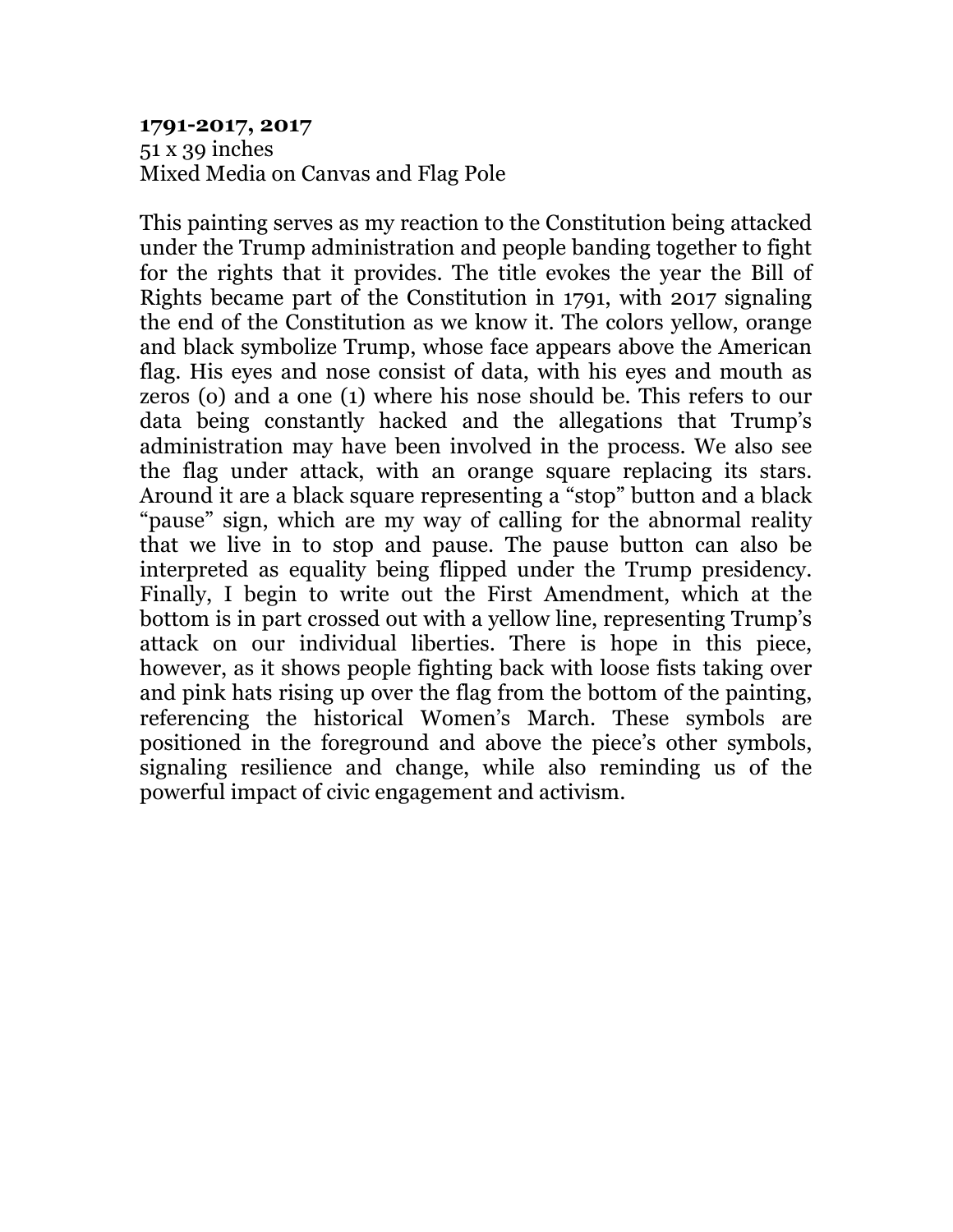### **The Two Hands of America**, 2017

Collage & acrylic on canvas 42.25 x 27 inches

This painting shows the two hands of America and the clashing truth of their coexistence. The lower hand personifies the oath of allegiance, the promise and commitment that one is supposed to make to tell the truth and protect our unalienable rights. The upper hand is the consequential fist representing the oppressed rising up to defend their liberties when under attack. The colors in this painting are significant. The pink fist references the Women's March and the yellow background places the painting during the Trump administration. The lower hand over the flag is emaciated and gruesome, appearing as a death sentence foreboding our collective demise. (reference to Noam Chomsky's warning in January 2017 of the danger the Republican Party poses to the baseline of human survival).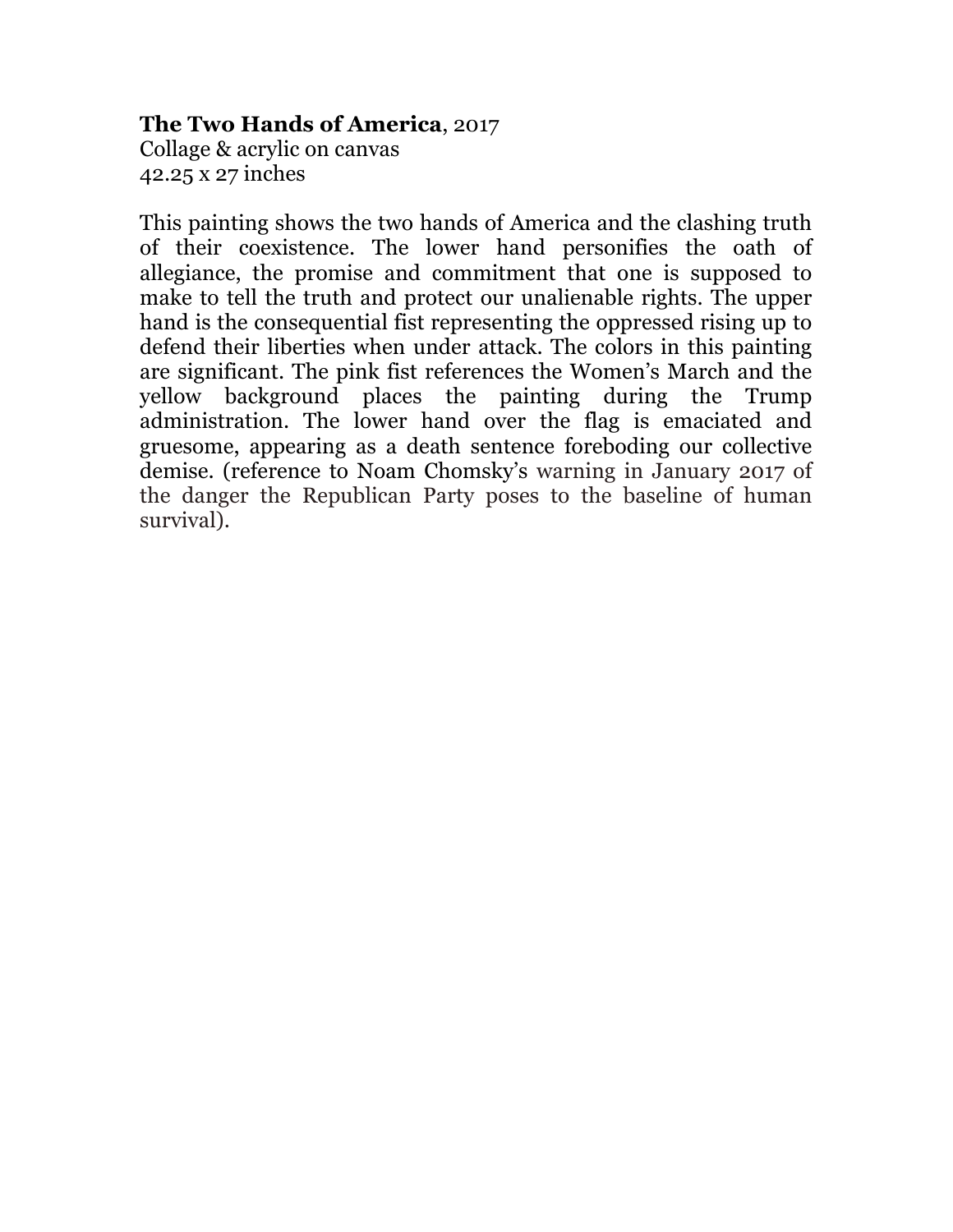**Role Model,** 2016 Mixed Media on Strathmore 20x24 inches

This piece signals the importance of having a role model in this chaotic world we live in. The role model appears in the upper left hand section of the painting as a gentleman's face with a top hat raising his fist and leading the way for the next generation, which is depicted as 2 circles at the lower bottom right of the piece. The strong, colorful markings express urban chaos and the generally frenzied movement of life.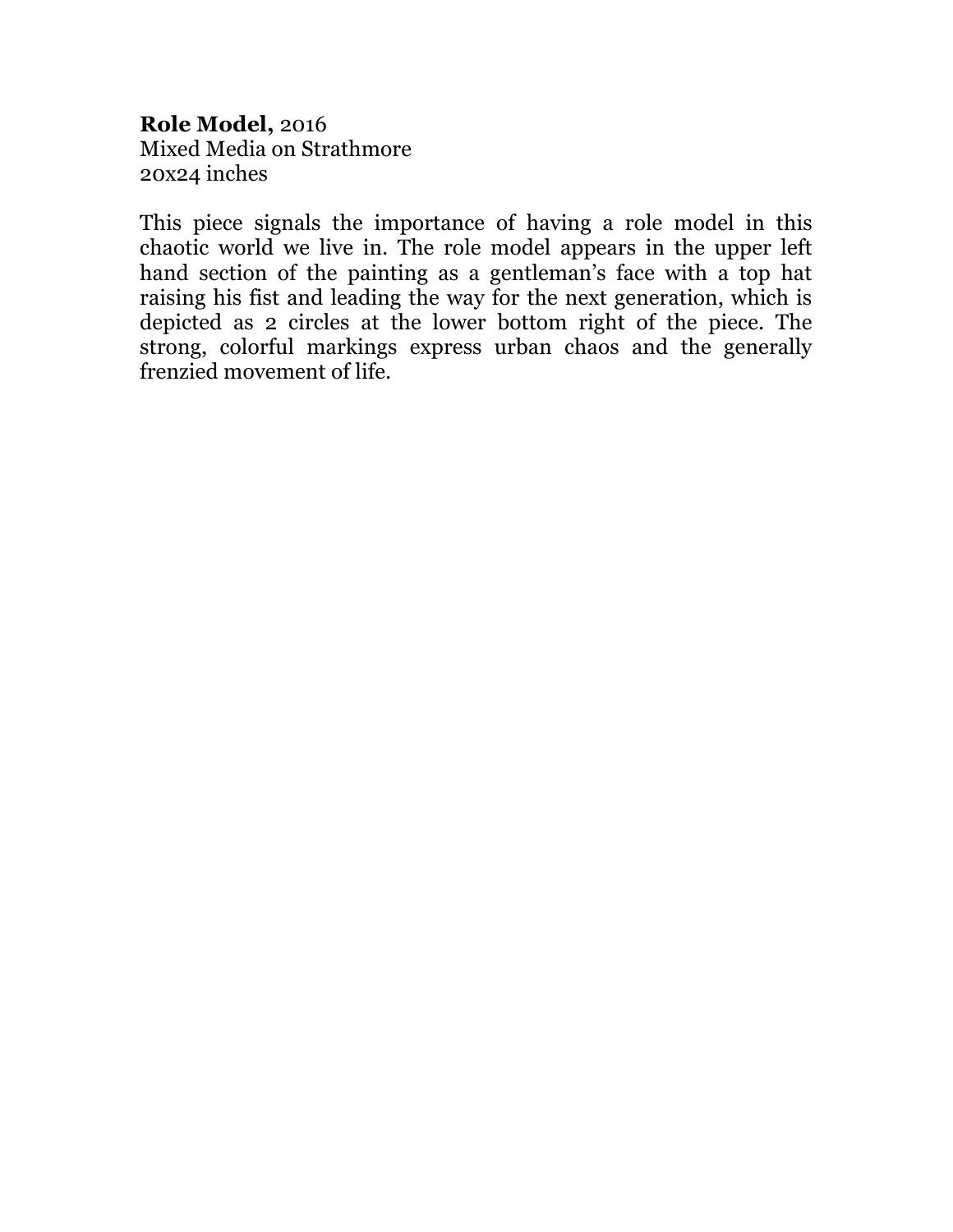## **Don't Shoot, 2016**

39.5 x 27.5 inches Mixed media on paper

This piece addresses the senseless shootings happening throughout our country, specifically white police officers shooting unarmed African Americans. Here the scene takes place in Chicago, with a police officer represented as a wild dog with gun in hand while a deceased, dapper African American gentleman comes back from death pleading for this violence to stop and for people to listen to his story. His hands are up, referencing the protest chant "hands up, don't shoot." His eyes are "stop" media buttons, and his mouth consist of a 'play' and 'pause' media button, symbolizing the need for people to pause and listen. This is happening in Chicago, where the use of a gold color to portray it represents the sanctuary city, shaking and shaken by the dramatic events it has witnessed. The frame around the piece is an homage to Keith Haring, who dedicated his life to the ideals of equality and social justice.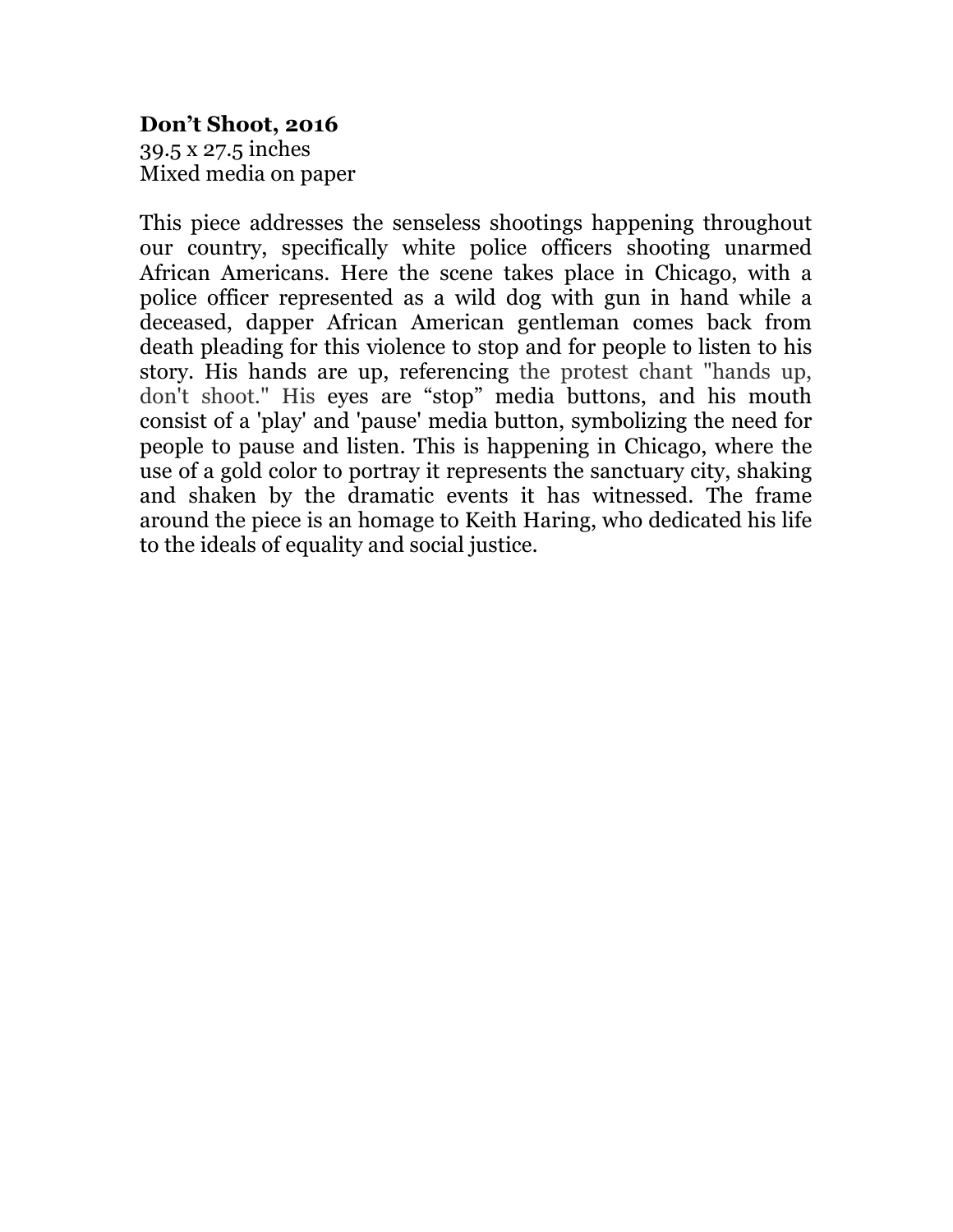## **The Newly Deported, 2017**

27 x 39 inches Mixed media & collage on paper

This piece addresses deportation and families being torn apart. On the right hand side of the piece is a passport picture, a profile of someone being deported. This person is bright and vivid in color and the many markings make up his/her story, capturing the beauty and complex makings of this individual. He/she is shown leaving the canvas, being ousted against his/her will, amidst a darkened background consisting of deteriorating red stripes from the US flag. Looking closely, one can see a profile of a dog's face, sadly watching its owner leaving it forever.